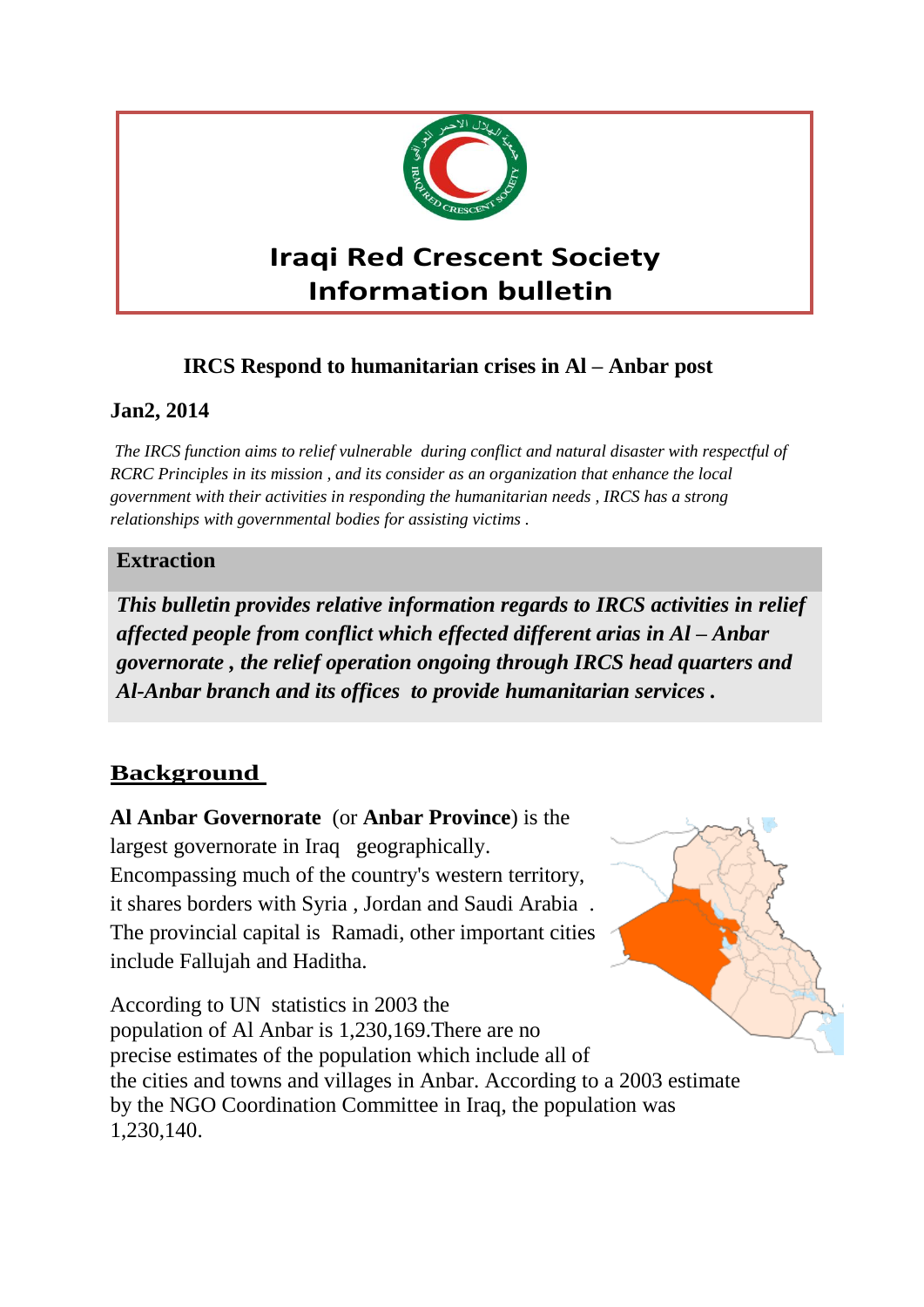### **Ongoing Operation**

violence and shortage of services .

**Situation** 

In response to the humanitarian situation for civilians , whether they are in their cities or displaced out of the city , Iraqi Red Crescent moves aid convoys to those sites after set the necessary relief plans in

collaboration with the crisis cell that consist of several of government parties in

Heavy fighting take place between the Iraqi military and fighters in Anbar province, this fighting expanded to affect a number of cities included Fallujah which was witness a luck of

security due to arm conflict . most of the civilian forced to displaced their city due to

the coverage of humanitarian operations and distributed relief items by IRCS staff & volunteers to beneficiaries in collaboration with the local community. IRCS reserved to access some sites due to severity of the fighting , which may expose workers relief to risk , therefore these sites

remain under observation until the arrival of solutions to secure the delivery of aid necessary for them.





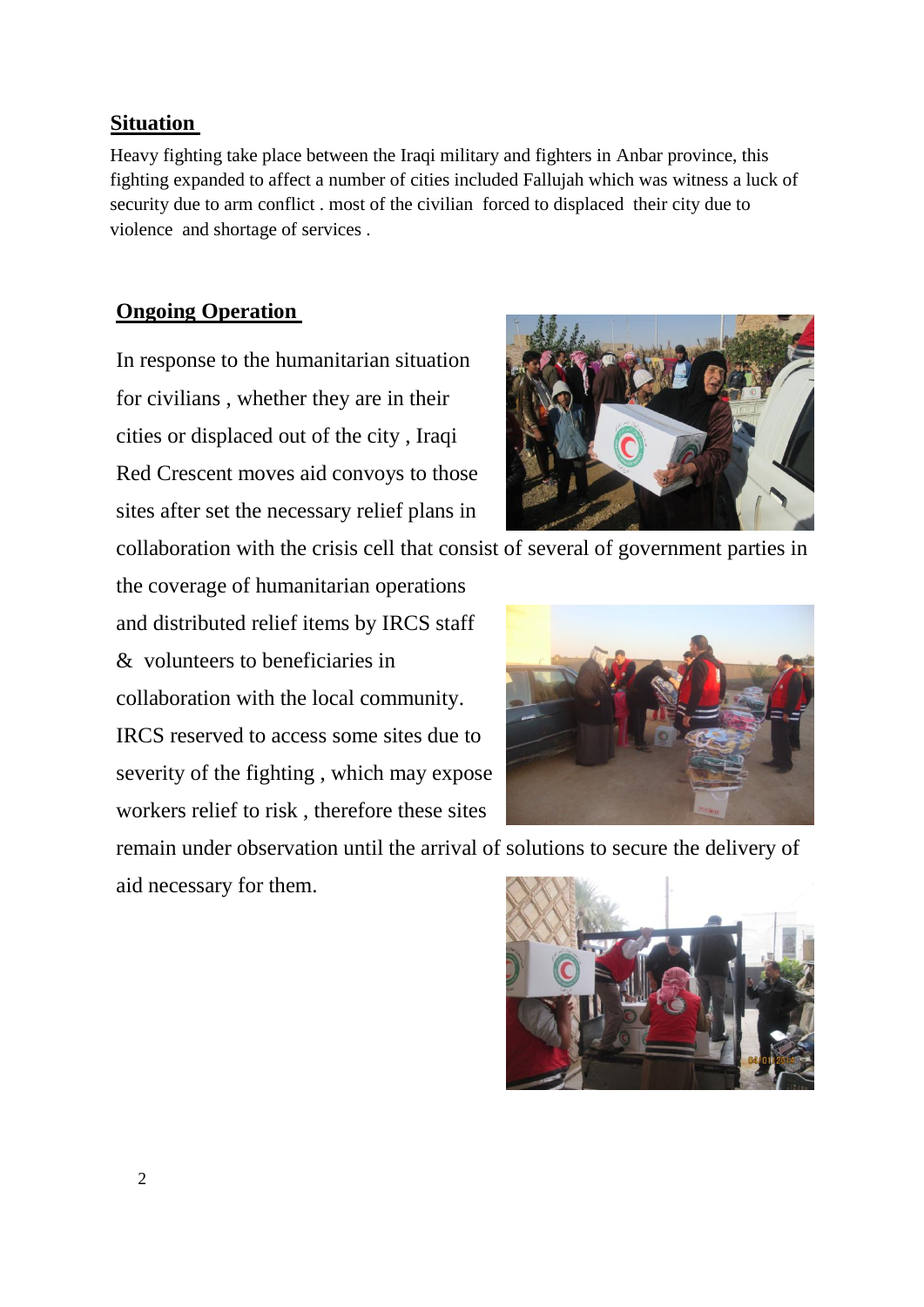# **Distribution of relief& food items**

| <b>Item</b>                           | quantity | <b>Site</b>                                   |
|---------------------------------------|----------|-----------------------------------------------|
| <b>Food parcel</b>                    | 1627     | <b>AL Ramadi and Areas around</b><br>Fallujah |
| Food parcel                           | 1000     | A, meria AL Fallujah                          |
| blanket                               | 1000     | A, Meria AL Fallujah                          |
| <b>Relief items included blankets</b> | 450      | <b>AL Ramadi</b>                              |
| Food parcel                           | 160      | <b>AL</b> -Rahaliah                           |
| <b>Relief items</b>                   | 160      | <b>AL</b> -Rahaliah                           |
| Food parcel                           | 50       | Ain tamer                                     |
| <b>Relief items</b>                   | 50       | <b>Ain-Tamer</b>                              |
| tents                                 | 3        | Al -Rathwaniya                                |
| <b>Food parcel</b>                    | 1000     | <b>Cross al Nekheab road to Al</b><br>Ramadi  |



**Hot meals 1600 AL Ramadi and Areas around Fallujah**